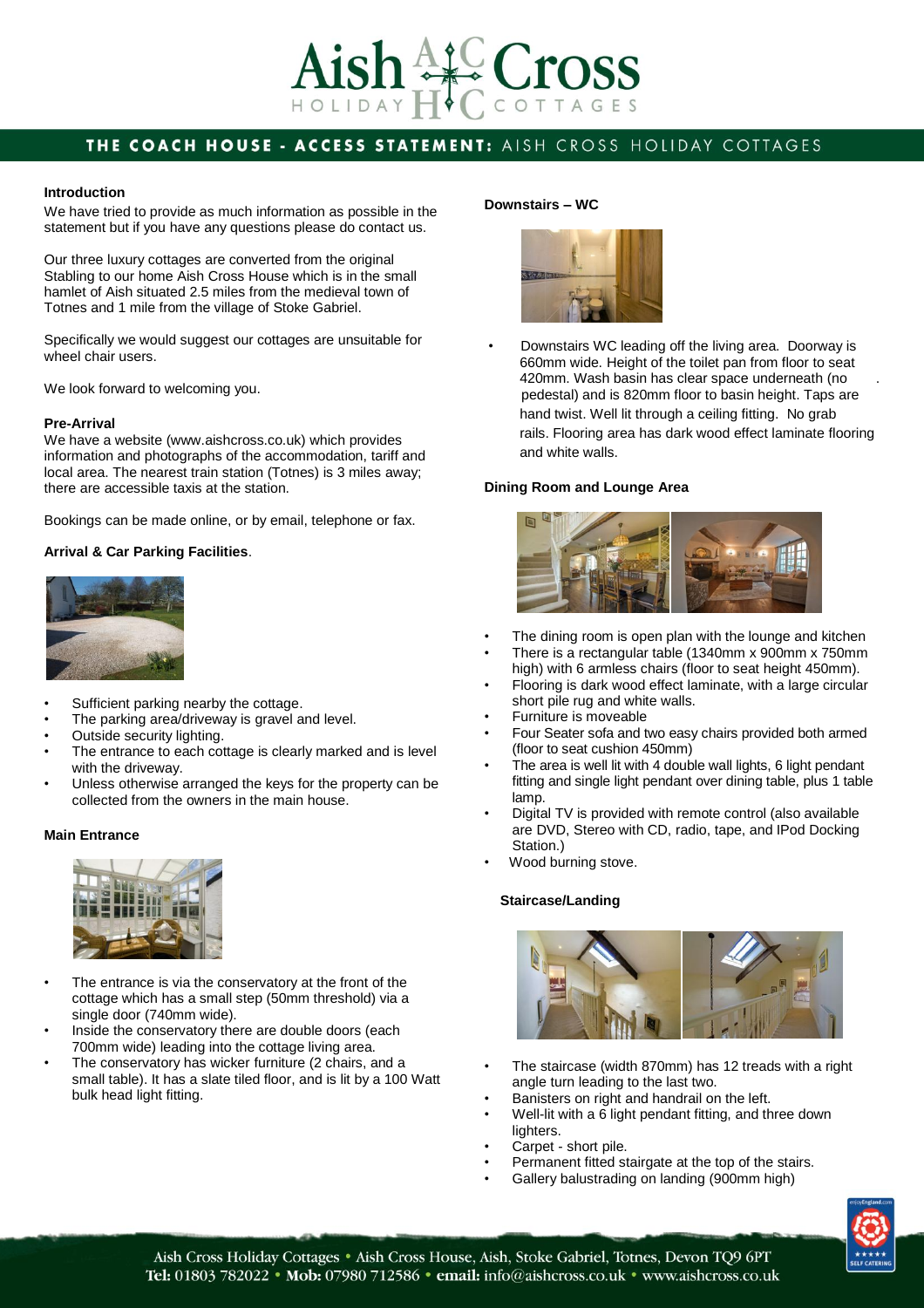# $4\sqrt{10}$  Cross HOLIDAY

# THE COACH HOUSE - ACCESS STATEMENT: AISH CROSS HOLIDAY COTTAGES

#### **Bedrooms**



- All bedrooms are carpeted (short pile) and upstairs
- The two main bedrooms have super king sized beds (floor to mattress height 650mm) which are split and link and maybe made up as 2 singles (900mm)
- Lighting is by 4 double wall lights and a table lamp in each room.
- Both bedrooms have en-suite bathrooms

#### **Bathroom & WC**



#### **Bathroom & WC (en-suite bedroom 1)**

- Level access from bedroom. Low level bath (height 500mm) with fixed shower over, and flexible attachment. Two grab rails and two bath handles.
- WC floor to pan height 400mm.
- Washbasin (850mm height) with vanity unit below.
- Tiled floor and walls, with underfloor heating.
- Partially pitched ceiling with minimal height restriction and conservation roof light.
- Door opening width 700mm.
- Lighting by 3 down lighters and shaver socket light.



### **Bathroom and WC (en-suite bedroom 2)**

- Level access from bedroom. Low level bath (height 450mm) with fixed shower over, and flexible attachment. Two grab rails and two bath handles.
- WC floor to pan height 400mm. Washbasin (850mm height) with vanity unit above and
- below.
- Tiled floor and walls, with under floor heating.
- Partially pitched ceiling with minimal height restriction and conservation roof light.
- Door opening width 700mm.

Lighting by 3 down lighters and vanity unit light

#### **Kitchen**



- The kitchen is open plan with the dining area & lounge.
- Oven below work surface with drop down door (300mm above floor level to a maximum of 900mm).
- Work surfaces are 900mm above floor level, and house a four burner electric hob.
- Dishwasher with a drop down door and a side opening fridge and freezer are all situated below the work surface (300mm to 900 mm height).
- Portable microwave, cordless kettle on the work surface.
- Storage units both above and below the work surface.
- Evenly lit with 3 down lighters.
- Well equipped with crockery, cutlery and glasses for 4 people.
- Flooring is slate
- Access to the kitchen area is level with a clear opening width of 840mm.

#### **Laundry**



- Separate laundry room shared with the other holiday cottage guests and owners.
- Accessed up one small step (50mm) through coded double doors (550mm width each) with restricted access (750mm).
- Floor is tiled with a synthetic short pile carpet runner.
- Front loading washing machine and drier.
- Available to use after 13.00hrs

#### **Grounds and Gardens**





- Orchard and gardens for sole use of guests to enjoy.
	- The grass is kept mown and is fairly level.